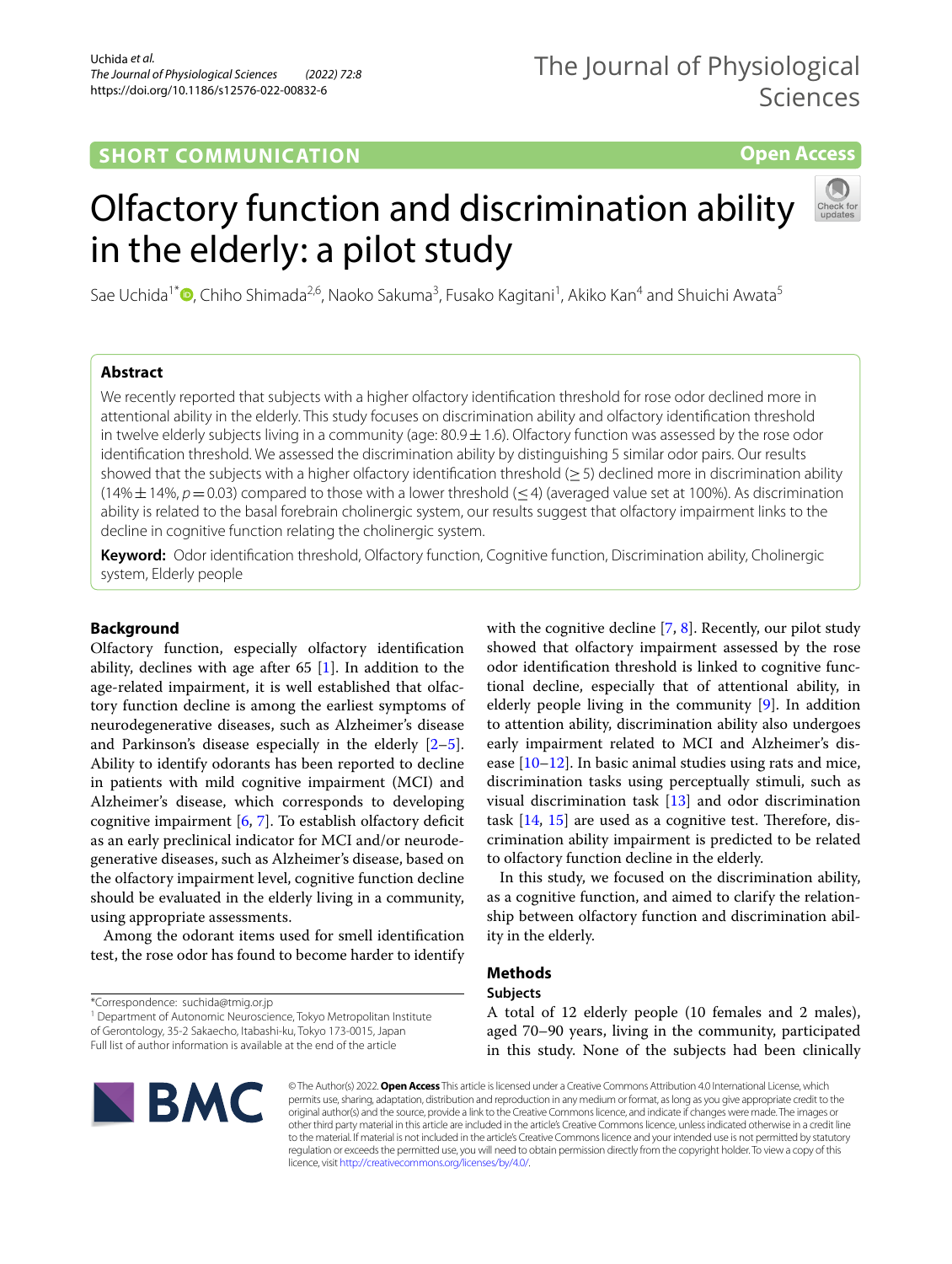diagnosed with dementia or a history of stroke, and none had nasal congestion or a runny nose on the day of examination either.

This study analyzed the discrimination ability, accessed in the same subjects on the same day as in the study reported by Uchida et al. [\[9\]](#page-3-6).

The study was conducted under the declaration of Helsinki and approved by the Human Research Ethics Committee of the Tokyo Metropolitan Institute of Gerontology. Written informed consent was obtained from all the participants.

#### **Assessment of olfactory identifcation threshold**

The olfactory ability was assessed by identifying the threshold for a rose odor using 2-phenylethyl alcohol (CAS no. 60-12-8; Tokyo Chemical Industry, Tokyo, Japan), a dominant odor compound in natural rose petals. The odorant concentration, dilution solvent, and methods for the assessment were all the same as described previously [\[9](#page-3-6)]. Briefy, a serial tenfold odorant dilution of eight steps, from 1 to 8 (low-to-high) concentrations, was prepared with a starting concentration of 631 mg/ml  $[16]$  $[16]$ . In this study, we analyzed the lowest concentration step at which the subjects correctly identifed the odor. When the subjects had naming the odor difficultly, they were asked to identify the odor using a card with the correct odorant names written on it (rose flower, faint sweet, flower, or plants). The olfactory test took place in a quiet, well-ventilated room at temperature of 22–25 °C. A portable local ventilation equipment (SMST-DD-W-HD, Shonan Maruhachi S-Tech Co., Ltd., Kanagawa, Japan) was set close to the odorant bottles. Subjects were asked to avoid using perfume on the day of testing, and eating or drinking anything except for water 30-min before testing.

#### **Discrimination ability assessment**

In this study, we assessed the discrimination ability, as a cognitive function. The discrimination ability was assessed by distinguishing between 5 similar odor pairs, 4 being enantiomer substances among them (limonene, carvone, α-pinene, and menthol), used in discrimination ability assessments based on diferences in odor quality in earlier human studies [[17,](#page-4-5) [18\]](#page-4-6). All enantiomer substances were purchased from Tokyo Chemical Industry (Tokyo, Japan). The substances were diluted to each testing concentration using propylene glycol (Tokyo Chemical Industry) as follows: 16.9 mg/ml for  $(-)$ -limonene (CAS no. RN5989-54-8) and  $(+)$ -limonene (CAS no. RN5989-27-5), 96.0 mg/ml for  $(R)$ - $(-)$ -carvone (CAS no. RN6485-40-1) and (S)-(+)-carvone (CAS no. 2244–16-8), 86.0 mg/ml for  $(1S)$ - $(-)$ -α-pinene (CAS no. RN7785-26-4) and (1R)-(+)-α-pinene (CAS no. RN7785-70-8), and 66.7 mg/ml for  $(-)$ -menthol (CAS no. RN2216-51–5) and (+)-menthol (CAS no. RN15356- 60–2), as reported previously  $[17, 18]$  $[17, 18]$  $[17, 18]$ . The fifth pair represented familiar odors in daily life, soy sauce and Worcester sauce, used without any dilution. We choose soy sauce and Worcester sauce, because they are both brown color and it is difficult to distinguish them by appearance.

The subjects were presented with a 30 ml clear glass bottle containing a 200 μl-odorant solvent-soaked paper and were asked to sniff the bottle twice. By the forcedchoice triangular test procedure, the subjects were asked to compare three bottles and identify the one containing the odd stimulus. The odd stimulus was always  $(-)$  for all 4 enantiomeric odor pairs, and soy sauce for the familiar odors. The interval between the three odor pair bottles was 3 s. The interval between the different odor pairs was 30 s. After assessing the 5 odor pairs (1st round), the 2nd round of the same 5 odor pairs (with altered odd stimulus order) was assessed following a 1-min resting period.

The number of odor pairs correctly discriminated reproducibly in both rounds was counted as the score for discrimination ability. Hence, the scores in this task ranged from 0 (the lowest score) to 5 (the highest score). By the 2-round assessment, the chance level was minimized to 11%.

#### **Data analysis**

The values were presented as the means  $\pm$  SEM, unless stated otherwise. Data analysis was performed using Prism 5 (Graph-Pad Software Inc., San Diego, CA, USA). The relationship between the olfactory identification threshold and discrimination ability was analyzed by Spearman rank correlation coefficient. The Mann–Whitney test was used for the comparison of discrimination ability between two groups of diferent olfactory abilities (low- vs. high-threshold groups). A  $p$  value  $\leq 0.05$  was considered to be statistically signifcant.

#### **Results**

As shown in Fig. [1](#page-2-0)a, the discrimination ability was assessed by forced-choice triangular test. All 12 subjects were able to detect the odorants used for the discrimination task. However, the ability to discriminate similar odors differed between subjects. The discrimination score of the 12 subjects was between 0 to 3. Figure [1b](#page-2-0) shows the scatter plot of the relationship between the discrimination (vertical axis, score) and olfactory (horizontal axis, threshold for identifying the rose odor) ability in all 12 subjects. All subjects were able to identify the odor between steps 2 and 7. The higher identification threshold showed a trend of lower discrimination score  $(r = -0.60, p = 0.04)$ . In Fig. [1c](#page-2-0), we compared the discrimination ability between the low- and the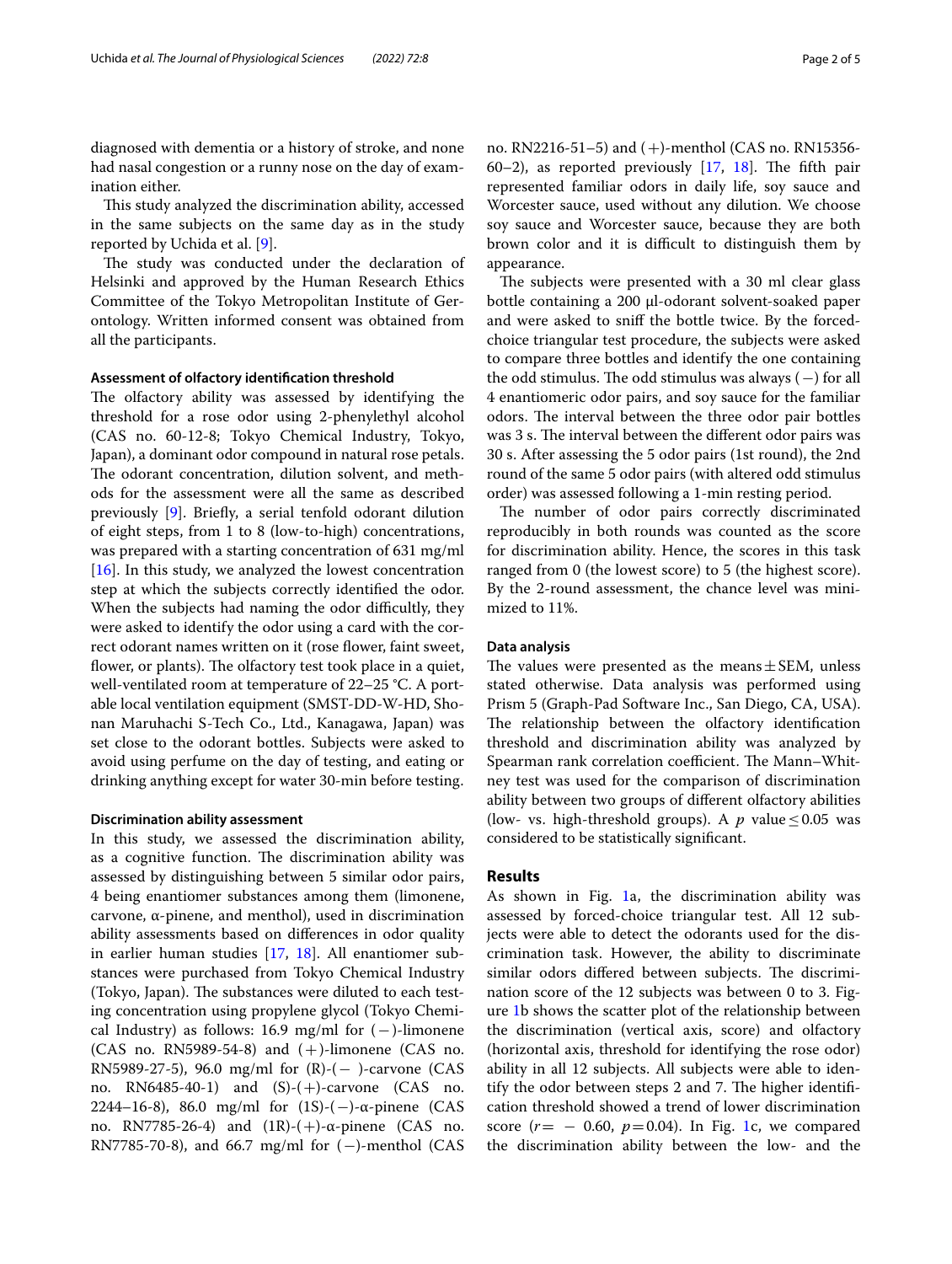<span id="page-2-0"></span>

high-threshold groups ( $\leq 4$ ; *n*=8 and  $\geq 5$ ; *n*=4, respectively). The discrimination score in the high-threshold group was  $0.25 \pm 0.25$  (median: 0), and the value was signifcantly lower than that in the low-threshold group  $(1.8 \pm 0.4, \text{median: 2})$  ( $p = 0.03$ ). When the discrimination score in the low-threshold group was set at 100% as an average, the score in the high-threshold group was calculated to be  $14\% \pm 14\%$ .

## **Discussion**

Our previous study showed that olfactory function decline (increase in identifcation threshold for rose odor) is linked to cognitive function decline, particularly that of attention ability, in elderly people living in the community [\[9](#page-3-6)]. In the present study, we showed the relationship between olfactory impairment and discrimination ability decline in the elderly.

As a common neural mechanism linking between olfactory dysfunction and cognitive decline in the elderly as well as in patients with neurodegenerative diseases, such as Alzheimer's disease and Parkinson's disease, possible contribution of basal forebrain cholinergic system had been suggested by the following studies. The cholinergic neurons in the basal forebrain project their fbers to the neocortex, hippocampus, and olfactory bulb, and has a key role in attention, memory, and olfactory function, respectively [[19](#page-4-7)[–21](#page-4-8)]. Our basic animal studies in rats and mice showed that the activation of the basal forebrain cholinergic neurons increases extracellular acetylcholine release and regulates regional blood flow in the neocortex, hippocampus, and olfactory bulb [\[22](#page-4-9)[–28\]](#page-4-10). Research in human subjects showed that the cholinergic neurons in the basal forebrain undergo degeneration in the aging process, which is further increased by the presence of Alzheimer's disease and Parkinson's disease with dementia [\[29](#page-4-11)–[31\]](#page-4-12). Recent publications revealed that basal forebrain atrophy precedes both entorhinal cortex atrophy and memory impairment in Alzheimer's disease [[32](#page-4-13)[–34](#page-4-14)]. A positive association between olfactory identifcation ability and forebrain cholinergic pathway integrity has also been demonstrated [\[35](#page-4-15)].

In this study, discrimination ability was assessed by distinguishing between similar odor pairs (mainly enantiomer substances), according to previous studies [\[17](#page-4-5), [18](#page-4-6)]. Animal experiments using rats and mice revealed that olfactory discrimination ability was increased by administration of physostigmine, an acetylcholine esterase inhibitor or by the optogenetic stimulation of basal forebrain cholinergic neurons projecting to the olfactory bulb [[36,](#page-4-16) [37](#page-4-17)]. During the discrimination task, basal forebrain cholinergic neurons are recruited [\[38](#page-4-18)] and extracellular acetylcholine releases in the neocortex and hippocampus are increased  $[39, 40]$  $[39, 40]$  $[39, 40]$  $[39, 40]$  $[39, 40]$ . The aforementioned studies suggest the relation of basal forebrain cholinergic system in discriminative ability. Therefore, our present finding of linking olfactory impairment (increase in rose odor identifcation threshold) and discrimination ability decline could be related to impairment of basal forebrain cholinergic function.

In the present results, subjects with a higher olfactory threshold  $(\geq 5)$  declined more in the discrimination ability  $(14\% \pm 14\%)$  compared with those subjects with a lower threshold  $(\leq 4)$  (averaged value was set at 100%). Our previous study investigated the relationship between olfactory identifcation threshold for rose odor and four cognitive measures [[9](#page-3-6)]. Four cognitive measures were consisted of general cognitive ability assessed by Mini-Mental State Examination (MMSE) [[41](#page-4-21)[–43](#page-4-22)], its sub-domains (MMSE orientation and verbal recall 13-item subset, and 17 other items [[7\]](#page-3-4)), and attentional ability assessed by trail-making test part A (TMT-A) [[44\]](#page-4-23). Attentional ability (performance speed of TMT-A), general cognitive ability (MMSE, total score), orientation and verbal recall (MMSE, 13-item subset), and other cognitive domains (MMSE, another 17-item subset) in the high-threshold group ( $\geq$  5) were  $73\% \pm 7\%$ ,  $94\% \pm 6\%$ ,  $94\% \pm 6\%$ , and  $95\% \pm 7\%$ , respectively (when averaged value in the low-threshold group  $(\leq 4)$  was set at 100%, for each cognitive function). Considering together with our previous report [[9](#page-3-6)], in the high-threshold group compared with the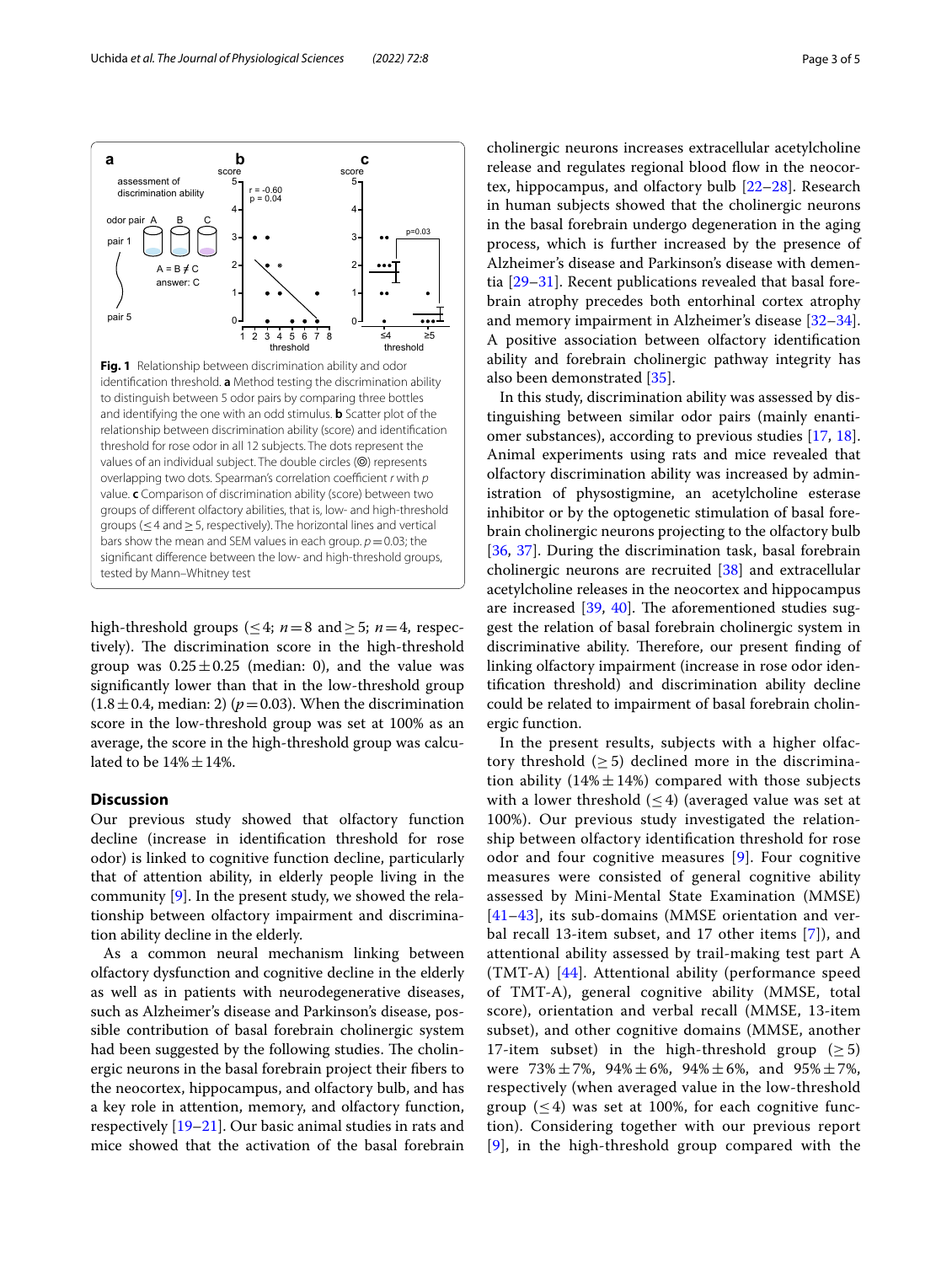low-threshold group, the decline of the discrimination ability (14% $\pm$ 14%) was more marked than that of the attentional ability assessed by TMT-A  $(73\% \pm 7\%)$ and other three cognitive measures. This may suggests that the discriminative ability assessed by distinguishing similar odor pairs sensitively measures cognitive impairment in MCI or even in earlier. Olfactory function assessment (identifcation threshold for rose odor) linked the discriminative ability might be useful for the early detection of Alzheimer's disease, which could be applied to the elderly especially with mild cognitive impairment.

In this study, discriminative ability was assessed by the task distinguishing similar odor pairs. Certain previous studies reported discrimination ability decline in patients with MCI and Alzheimer's disease, assessed by tactile angle discrimination [[12](#page-4-0)] and visual object discrimination [\[10\]](#page-3-7). Future studies should clarify if the discrimination ability decline assessed using other sensory, such as tactile or vision, modalities could be also linked to olfactory impairment.

The limitation of this study is the small sample size. Therefore, the results should be interpreted with caution. Further studies with a larger sample size would be recommended to verify the link between olfactory identifcation ability and discriminative ability in the elderly. Moreover, the efects of possible confounding factors, such as age and education, should be clarifed as well.

# **Conclusions**

This study shows that olfactory impairment assessed by rose odor identifcation threshold linked to the decline in cognitive function assessed by discrimination ability, in elderly people living in the community.

#### **Abbreviations**

MCI: Mild cognitive impairment; MMSE: Mini-Mental State Examination; TMT-A: Trail-making test, part A.

#### **Acknowledgements**

The authors are grateful to Ms. Sugita and Mr. Inada of a special elderly nursing home for their help in conducting this study.

#### **Authors' contributions**

SU, CS, NS, FK and SA contributed to the conception, experimental design, data interpretation. SU, NS, FK, and AK collected and analyzed data. SU drafted the manuscript; all authors edited and revised manuscript. All authors read and approved the fnal manuscript.

#### **Funding**

This work was supported by JSPS KAKENHI Grant Numbers JP21H05348, JP21K11717 to SU.

#### **Availability of data and materials**

The data that support the findings of this study are available from the corresponding author on reasonable request.

#### **Declarations**

#### **Ethics approval and consent to participate**

The study was conducted in accordance with the Declaration of Helsinki and approved by the Human Research Ethics Committee of the Tokyo Metropolitan Institute of Gerontology. Written informed consent was obtained from all participants.

## **Consent for publication**

Not applicable.

#### **Competing interests**

The authors declare that they have no conficts of interest.

#### **Author details**

<sup>1</sup> Department of Autonomic Neuroscience, Tokyo Metropolitan Institute of Gerontology, 35-2 Sakaecho, Itabashi-ku, Tokyo 173-0015, Japan. <sup>2</sup> Department of Exploring End‑of‑Life Care for the Elderly, Tokyo Metropolitan Institute of Gerontology, Tokyo, Japan. <sup>3</sup> Department of Dementia and Mental Health Research, Tokyo Metropolitan Institute of Gerontology, Tokyo, Japan. 4 Department of Health Services Research, Tokyo Metropolitan Institute of Gerontology, Tokyo, Japan. <sup>5</sup>Integrated Research Initiative for Living Well With Dementia, Tokyo Metropolitan Institute of Gerontology, Tokyo, Japan. 6 <sup>6</sup> Present Address: Faculty of Humanities and Social Science, Saku University, Nagano, Japan.

#### Received: 7 January 2022 Accepted: 23 March 2022 Published online: 01 April 2022

#### **References**

- <span id="page-3-0"></span>Doty RL, Shaman P, Applebaum SL, Giberson R, Siksorski L, Rosenberg L (1984) Smell idenitifcation ability: changes with age. Science 226(4681):1441–1443. <https://doi.org/10.1126/science.6505700>
- <span id="page-3-1"></span>2. Devanand DP, Liu X, Tabert MH, Pradhaban G, Cuasay K, Bell K, de Leon MJ, Doty RL, Stern Y, Pelton GH (2008) Combining early markers strongly predicts conversion from mild cognitive impairment to Alzheimer's disease. Biol Psychiatry 64:871–879
- 3. Murphy C (2019) Olfactory and other sensory impairments in Alzheimer disease. Nat Rev Neurol 15:11–24
- 4. Sengoku R, Saito Y, Ikemura M, Hatsuta H, Sakiyama Y, Kanemaru K, Arai T, Sawabe M, Tanaka N, Mochizuki H, Inoue K, Murayama S (2008) Incidence and extent of Lewy body-related α-synucleinopathy in aging human olfactory bulb. J Neuropathol Exp Neurol 67:1072–1083
- <span id="page-3-2"></span>5. Shill HA, Hentz JG, Caviness JN, Driver-Dunckley E, Jacobson S, Belden C, Sabbagh MN, Beach TG, Adler CH (2015) Unawareness of hyposmia in elderly people with and without Parkinson's disease. Mov Disord Clin Pract 3:43–47
- <span id="page-3-3"></span>6. Kouzuki M, Suzuki T, Nagano M, Nakamura S, Katsumata Y, Takamura A, Urakami K (2018) Comparison of olfactory and gustatory disorders in Alzheimer's disease. Neurol Sci 39:321–328
- <span id="page-3-4"></span>7. Umeda-Kameyama Y, Ishii S, Kameyama M, Kondo K, Ochi A, Yamasoba T, Ogawa S, Akishita M (2017) Heterogeneity of odorant identifcation impairment in patients with Alzheimer's Disease. Sci Rep 7:4798. [https://](https://doi.org/10.1038/s41598-017-05201-7) [doi.org/10.1038/s41598-017-05201-7](https://doi.org/10.1038/s41598-017-05201-7)
- <span id="page-3-5"></span>8. Woodward MR, Hafeez MU, Qi Q, Riaz A, Benedict RHB, Yan L, Szigeti K, Texas Alzheimer's Research and Care Consortium (2018) Odorant item specifc olfactory identifcation defcit may diferentiate Alzheimer's disease from aging. Am J Geriatr Psychiatry 26:835–846
- <span id="page-3-6"></span>9. Uchida S, Shimada C, Sakuma N, Kagitani F, Kan A, Awata S (2020) The relationship between olfaction and cognitive function in the elderly. J Physiol Sci 70:48.<https://doi.org/10.1186/s12576-020-00777-8>
- <span id="page-3-7"></span>10. Gaynor LS, Curiel Cid RE, Penate A, Rosselli M, Burke SN, Wicklund M, Loewenstein DA, Bauer RM (2019) Visual object discrimination impairment as an early predictor of mild cognitive impairment and Alzheimer's disease. J Int Neuropsychol Soc 25:688–698
- 11. Perry RJ, Hodges JR (1999) Attention and executive defcits in Alzheimer's disease. a critical review. Brain 122:383–404